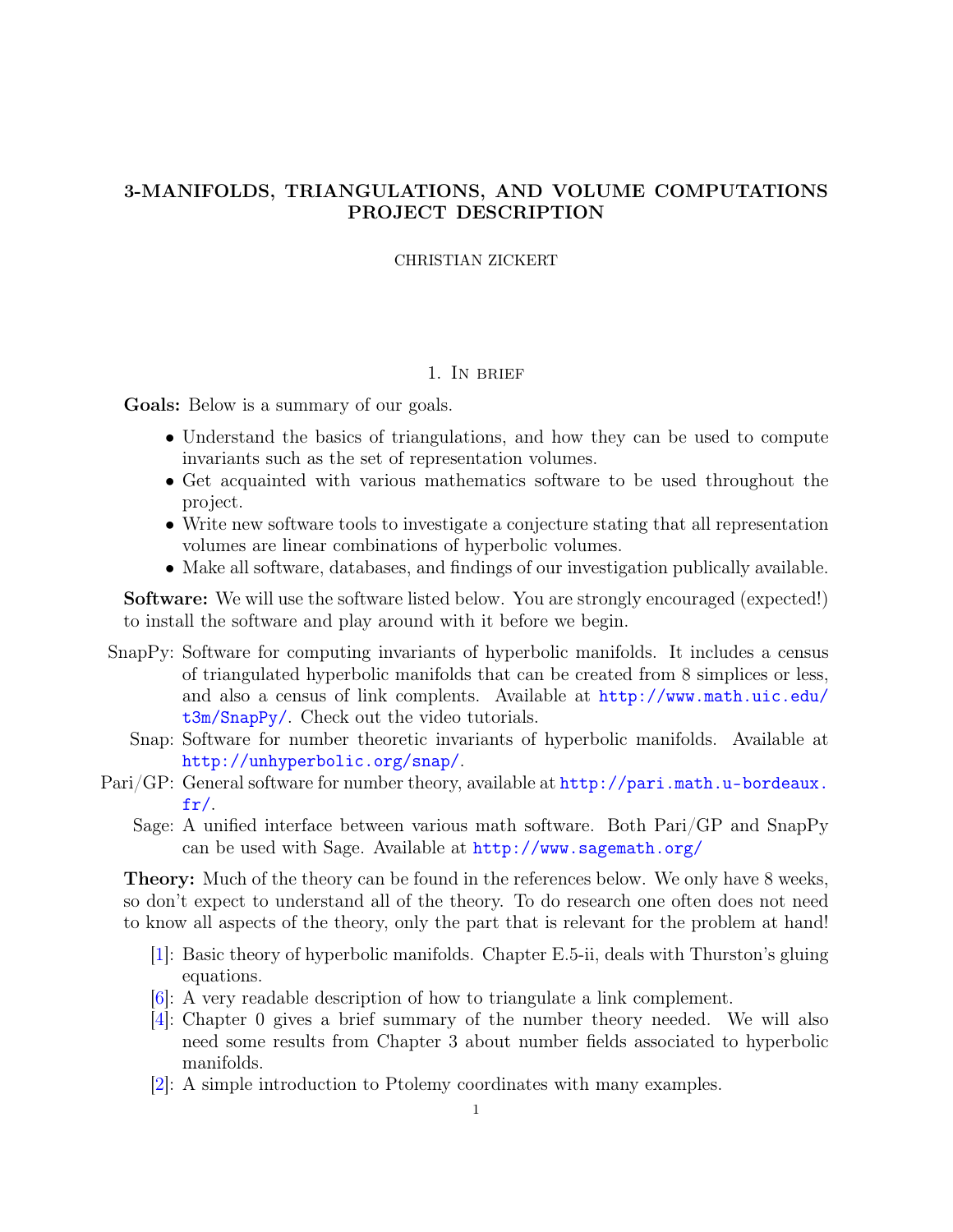## 2 CHRISTIAN ZICKERT

## 2. Background, examples, and plan of action

By the end of the 8 weeks, the goal is to have built a comprehensive database of shape fields, and of examples of Neumann's conjecture. All results will be made publically available at <http://ptolemy.unhyperbolic.org/>, and you will become participants of CURVE, <http://curve.unhyperbolic.org/index.html>.

It is only very recently that the proper software tools for studying representation volumes have been developed. You will thus be doing cutting edge research. The better prepared you are, the more we will achieve, so I strongly recommend that you start working before we officially begin. The programming exercises can be done without fully understanding the theory. The most important ones are Exercises [2.34](#page-10-0) and [2.44.](#page-14-0) See Section [2.6](#page-14-1) for general SnapPy tips.

2.1. Basics of triangulations. Every 3-manifold is homeomorphic to one obtained by gluing together simplices. A 3-manifold can thus be encoded by specifying the faces that are glued and the permutation of the gluing (see Figure [1\)](#page-1-0). The manifold pictured is homeomorphic to the complement of the figure 8 knot, and in general, one has a simple algorithm for triangulating a link complement [\[6\]](#page-15-1). The software Plink, which is part of SnapPy, allows you to draw a link and create the corresponding triangulation file. A triangulation file looks like in [http://regina.sourceforge.net/docs/foreign.html#](http://regina.sourceforge.net/docs/foreign.html#import-snappea) [import-snappea](http://regina.sourceforge.net/docs/foreign.html#import-snappea).

<span id="page-1-0"></span>

FIGURE 1. Triangulation of the census manfold m004.



2.1.1. Censuses. SnapPy has several different censuses of 3-manifolds (see [http://www.](http://www.math.uic.edu/t3m/SnapPy/censuses.html) [math.uic.edu/t3m/SnapPy/censuses.html](http://www.math.uic.edu/t3m/SnapPy/censuses.html)). We shall mainly use the following:

- OrientableCuspedCensus: Hyperbolic manifolds with 2-5, 6, 7, and 8 simplices; typical names: m049, s509, v2079, t12313.
- LinkExteriors: Knots with at most 11 crossings and links with at most 10 crossings; typical names:  $5\,$  3 and  $10^{\circ}2\,$  71.
- HTLinkExteriors: Knots and links with up to 14 crossings; typical names: K10a122, K11n54, L13a2110, L14n71 (K for knot, L for link, a for alternating, n for nonalternating).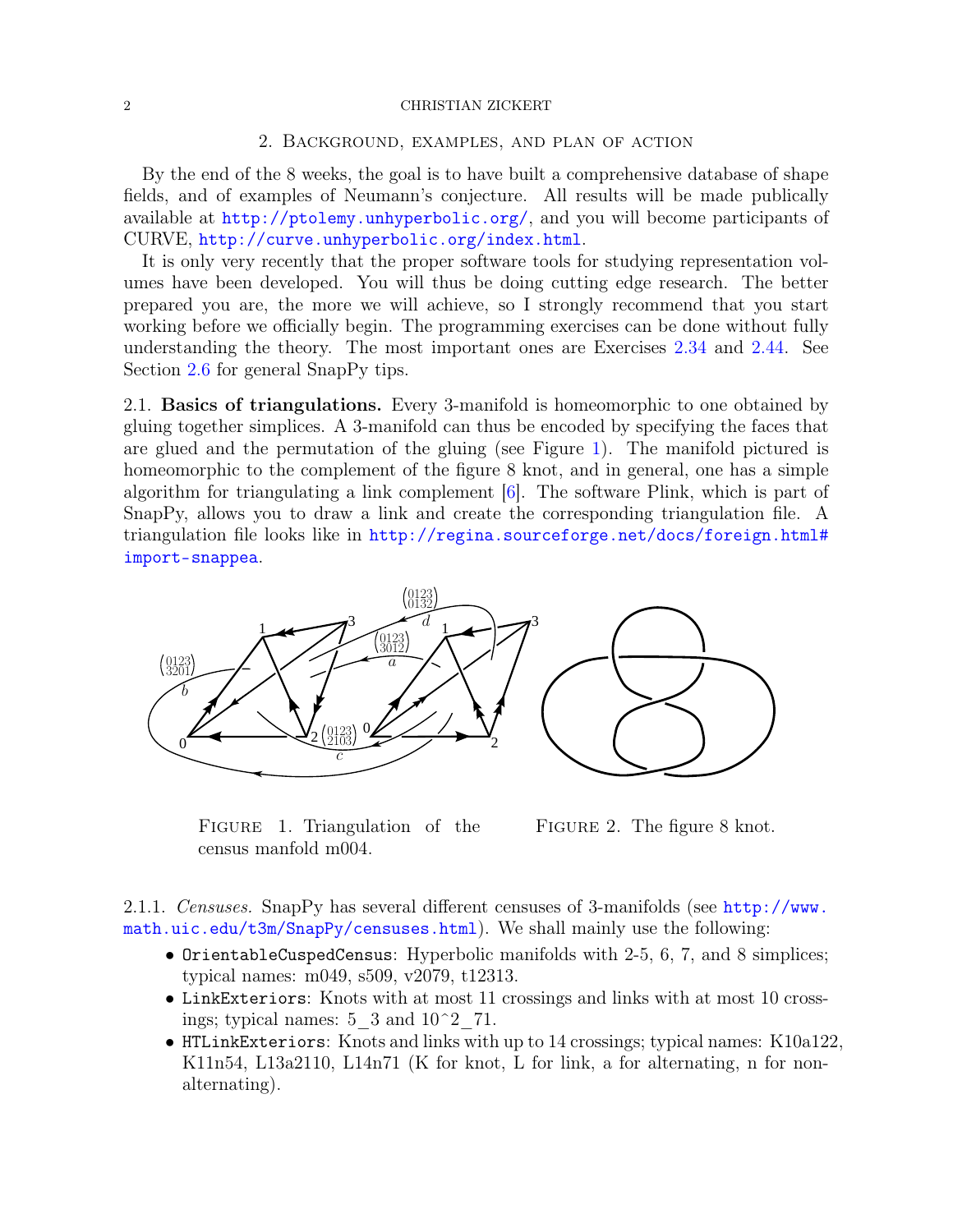3-MANIFOLDS, TRIANGULATIONS, AND VOLUME COMPUTATIONS PROJECT DESCRIPTION 3

Example 2.1. Here is how to load a census manifold in SnapPy, and to save the triangulation to a file.

# SnapPy

```
>>> M=Manifold("m019") \\ Loads the census manifold m019 and calls it M.
>>> M.save('/some_directory/m019.trig') \\ saves the triangulation to a file.
```
Exercise 2.2. Create triangulation files for each manifold of each census, and save them in appropriate directories (write a script, don't do it one manifold at a time).

2.2. Gluing equations and volume. The gluing equations are polynomial equations designed to construct a hyperbolic structure on a triangulated 3-manifold M. The idea is that a hyperbolic structure on a simplex is determined by a single complex number, and for the hyperbolics structures to glue together to a hyperbolic structure on  $M$ , the complex numbers must satisfy a system of polynomial equations. The gluing equations are desribed in  $[1, E.5$  $[1, E.5$ -ii. They have the form

(2.1) 
$$
\prod_{i=1}^{n} z_i^{A_{ji}} (1 - z_i)^{B_{ji}} = \varepsilon_j,
$$

where the  $z_i$ 's are variables (called *shape coordinates, shapes, or cross-ratios), n* is the number of simplices,  $\varepsilon_j$  is a sign, and  $[A|B]$  is a matrix with 2n columns.

```
Example 2.3.
SnapPy
>>> M=Manifold("m004") # Loads the manifold m004
>>> M.gluing_equations() # Displays the gluing equation matrix.
[(2, -1], [-1, 2], 1),([-2, 1], [1, -2], 1),([1, 0], [0, 1], 1),([0, -2], [0, 4], 1)]This means that the gluing equations are:
```
<span id="page-2-1"></span>(2.2)  
\n
$$
z_1^2(1-z_1)^{-1}z_2^{-1}(1-z_2)^2 = 1
$$
\n
$$
z_1^{-2}(1-z_1)^{1}z_2^{1}(1-z_2)^{-2} = 1
$$
\n
$$
z_1^{2}(1-z_1)^{0}z_2^{0}(1-z_2)^{1} = 1
$$
\n
$$
z_1^{0}(1-z_1)^{0}z_2^{-2}(1-z_2)^{4} = 1.
$$

<span id="page-2-0"></span>Remark 2.4. Each solution to the gluing equations gives rise to a homomorphism (called a representation)

(2.3) 
$$
\pi_1(M) \to \text{PSL}(2,\mathbb{C}),
$$

where  $\pi_1(M)$  is the fundamental group of M.

**Definition 2.5.** A solution to the gluing equations where all shapes  $z_i$  are positive is called a geometric solution.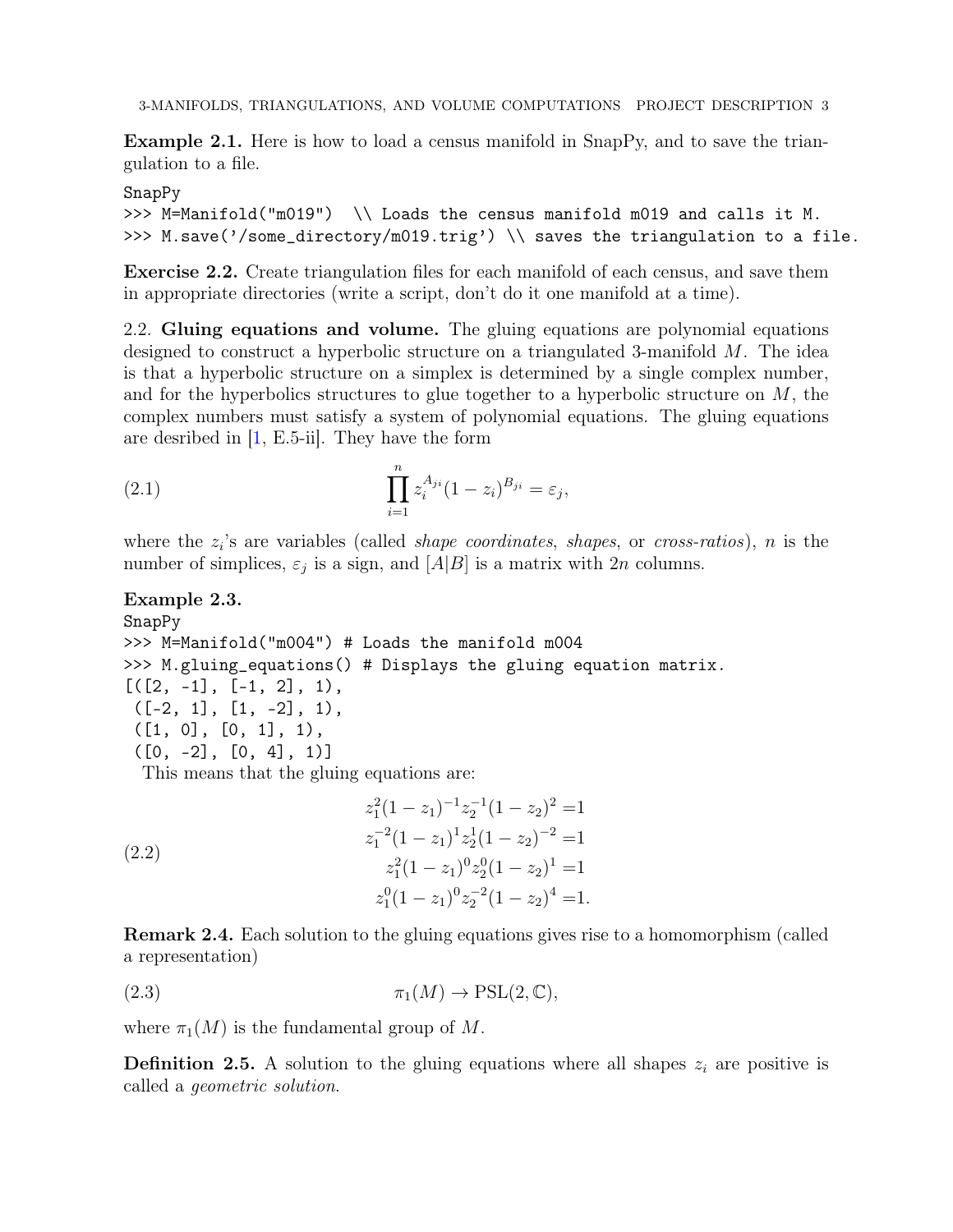<span id="page-3-1"></span>Theorem 2.6. A geometric solution determines a (complete) hyperbolic structure on M. Furthermore, we have

<span id="page-3-0"></span>(2.4) 
$$
Vol(M) = \sum_{i=1}^{n} D(z_i),
$$

where D is the function defined by

(2.5) 
$$
D(z) = \text{Im}(\text{Li}_2(z)) + \arg(1-z)\log|z|, \qquad \text{Li}_2(z) = \int_0^1 \frac{\log(1-tz)}{t} dt.
$$

Remark 2.7. If a geometric solution exists, it is unique. This is a consequence of a result known as Mostow rigidity, which states that (complete) hyperbolic structures are unique in dimension 3 and higher.

```
Example 2.8.
SnapPy
>>> M=Manifold('m023');
>>> M.volume() # Computes the volume of M.
2.9441064867
```
Exercise 2.9. Create a file containing all manifolds in OrientableCuspedCensus and their volumes.

Exercise 2.10. Which link (in LinkExteriors and HTLinkExteriors) has the largest volume?

The definition below is motivated by  $(2.4)$ .

**Definition 2.11.** For a solution  $z_1, \ldots, z_n$  to the gluing equations (corresponding to a representation  $\rho$ , c.f. Remark [2.4\)](#page-2-0) one can define the volume (of  $\rho$ ) as  $\sum_{i=1}^{n} D(z_i)$ .

<span id="page-3-2"></span>**Example 2.12.** One easily checks that the gluing equations  $(2.2)$  are equivalent to the equations

(2.6) 
$$
z_1 = z_2, \qquad z_1^2 - z_1 + 1 = 0.
$$

We thus have two solutions

(2.7) 
$$
z_1 = z_2 = \frac{1 + \sqrt{-3}}{2}, \qquad z_1 = z_2 = \frac{1 - \sqrt{-3}}{2},
$$

The first solution is geometric, so by by Theorem [2.6,](#page-3-1) we have

(2.8) Vol(*m*004) = 
$$
2D\left(\frac{1+\sqrt{-3}}{2}\right)
$$
 = 2.02988321282...

Similarly, the other solution has volume  $2D(\frac{1-\sqrt{-3}}{2})$  $\frac{\sqrt{-3}}{2}$ ) = -2.02988321282...

Example 2.13. Let's compute the shapes for the geometric solution to the gluing equations of the knot 7\_2 (see [http://katlas.math.toronto.edu/wiki/7\\_2](http://katlas.math.toronto.edu/wiki/7_2) for a picture.)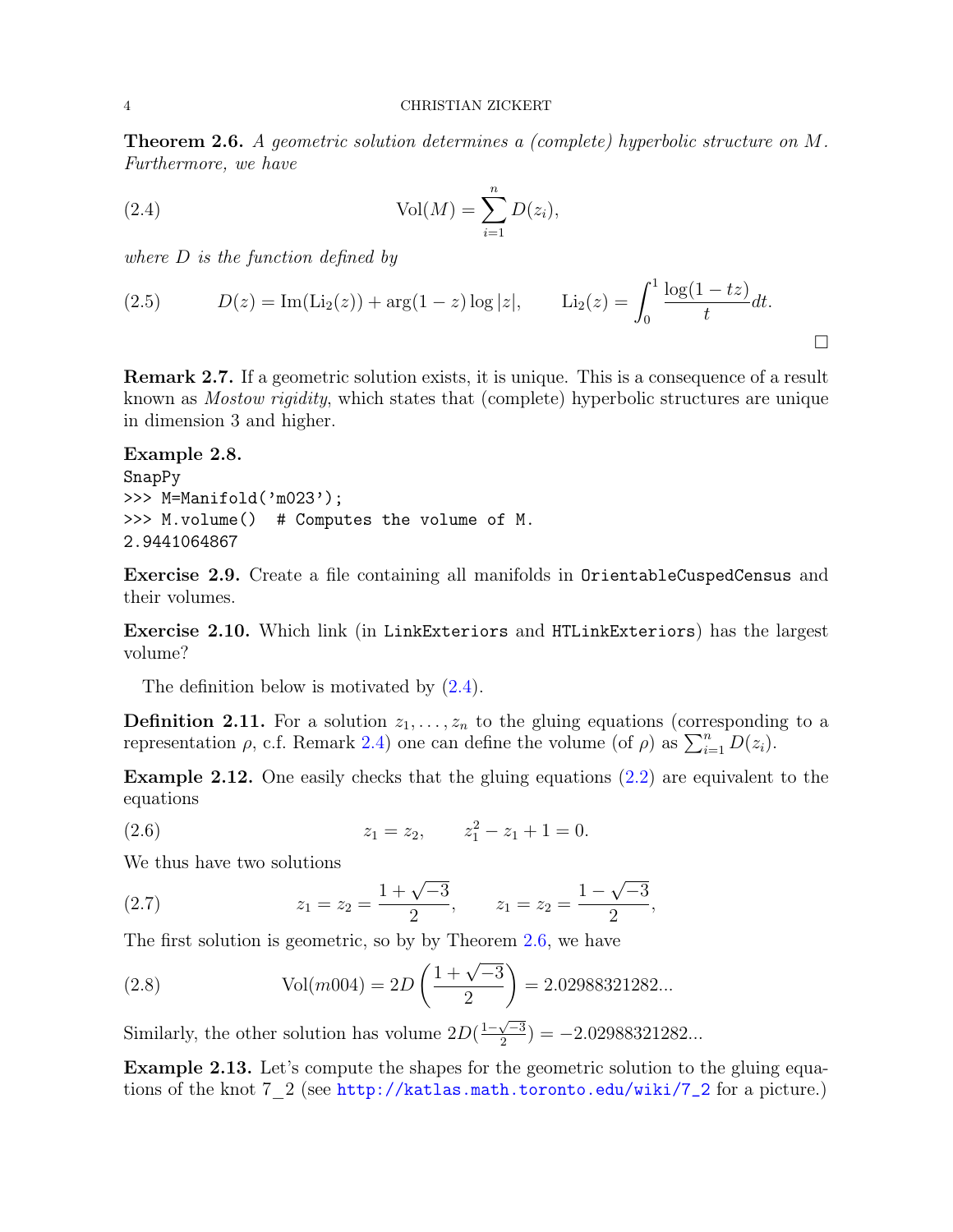```
SnapPy
>>> M=Manifold('7_2')
>>> M.tetrahedra_shapes(part='rect')
[0.97968392714 + 0.59056955984*I, # value of z_1
0.25132270106 + 0.45131497073*I, # value of z_2
0.0581813774 + 1.6912791495*I, # value of z_3
 1.1636911715 + 0.5641856323*I] # value of z_4
>>> M.volume()
3.3317442316
```
You should check that the gluing equations really are satisfied. You can double check that the volume is correct e.g. using Pari/GP as follows:

```
Pari/GP
>>> D(z)=imag(dilog(z))+arg(1-z)*log(abs(z)); # Defines the function D
>>> v_1=D(0.97968392714 + 0.59056955984*I);
>>> v_2=D(0.25132270106 + 0.45131497073*I);
>>> v_3=D(0.0581813774 + 1.6912791495*I);
>>> v_4=D(1.1636911715 + 0.5641856323*I);
>>> v_1+v_2+v_3+v_4
3.3317442316447718071859581687299307457
```
Exercise 2.14. Use SnapPy to write down the gluing equations for the knot complement 5\_2. Solve these by hand (you should get 3 solutions). Compute the volume of each of them using Pari/GP (you should get 0 and  $\pm$  Vol $(5_2)$ ).

**Remark 2.15.** Solving the gluing equations is difficult. SnapPy tries to find a geometric solution numerically, and computes the volume using  $(2.4)$ . It neither computes the other solutions, nor their volumes. To do this we need *Ptolemy coordinates*.

2.3. Ptolemy coordinates. The Ptolemy coordinates are another way of computing representations, which were invented recently by Garoufalidis-Thurston-Zickert [\[3\]](#page-15-4). Every solution to the gluing equations corresponds to a solution to the Ptolemy equations and vice versa. One obtains a system of equations by assigning a variable to each edge of each simplex, and an equation to each simplex. Each equation has the form

$$
(2.9) \t\t\t c_{03}c_{12} + c_{01}c_{23} = c_{02}c_{13},
$$

where the  $c_{ij}$ 's are the variables assigned to the edges (see Figure [3\)](#page-5-0). We also stipulate that if two edges are identified in the manifold, the Ptolemy coordinates must be equal up to a sign depending on the vertex ordering. One can always assume that one of the Ptolemy coordinates is 1. We refer to the set of Ptolemy equations as the Ptolemy variety.

The Ptolemy coordinates have several advantages over the shape coordinates including

- Equations are easy to write down and are always homogeneous of degree 2.
- Solutions are easy to compute.
- Computations can be done for other solutions than the geometric one using the Ptolemy module <http://ptolemy.unhyperbolic.org/> (part of SnapPy).
- The Ptolemy coordinates generalize to representations in  $SL(n, \mathbb{C})$  (the shape coordinates also generalize, but we shall not need this).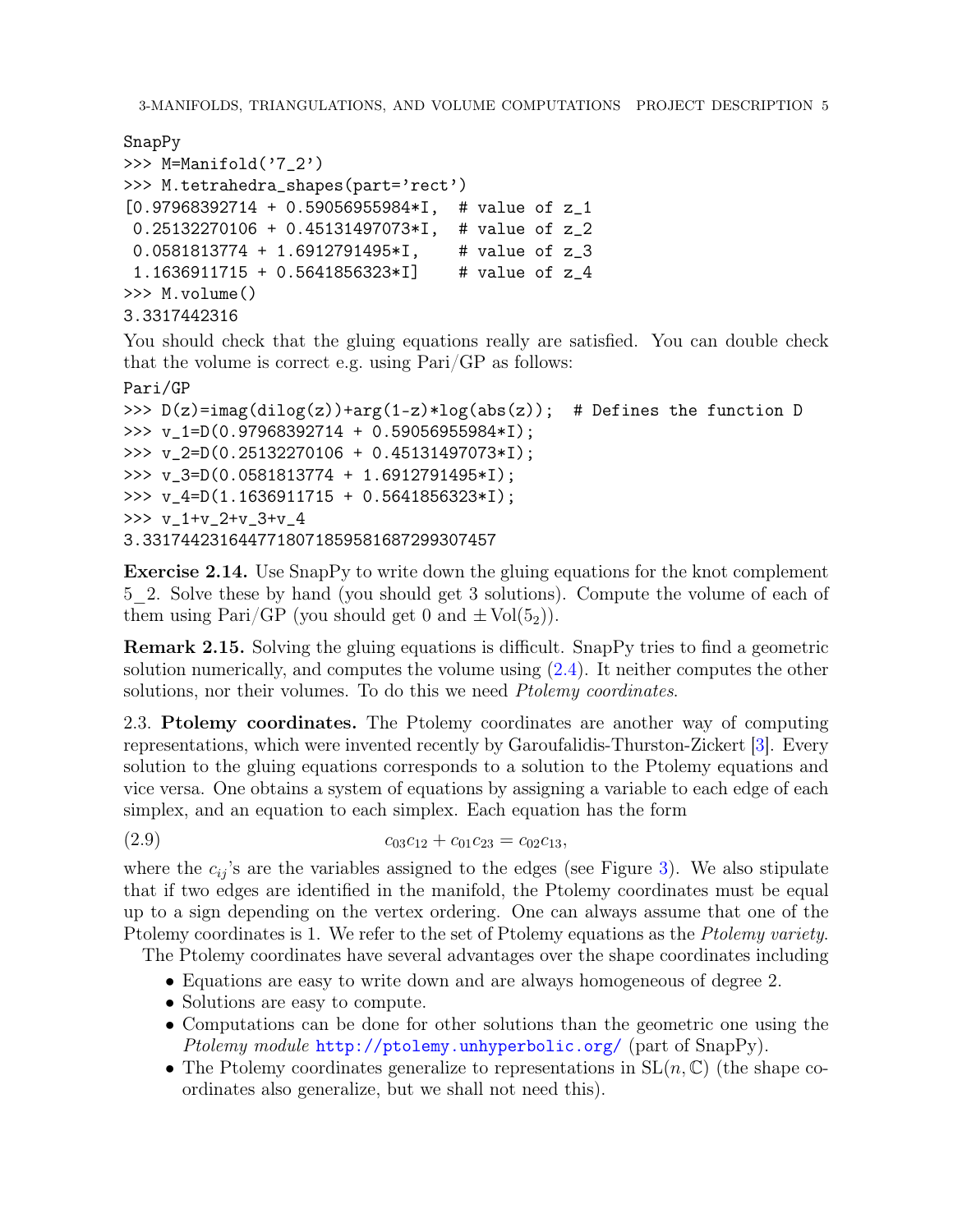<span id="page-5-0"></span>The disadvantage is that they are less geometric, but let's not care about that.



Figure 3. Ptolemy coordinates on a simplex.

FIGURE 4. Triangulation of m003 with Ptolemy coordinates.

**Example 2.16.** For the triangulation in Figure [4,](#page-5-0) we have

(2.10)  $ab + a^2 - b^2 = 0$ ,  $ab + a^2 - b^2 = 0$ ,  $b = 1$ ,

which is equivalent to the system

(2.11)  $b = 1, \quad a^2 + a - 1 = 0.$ 

Hence, there are two solutions, both defined over  $\mathbb{Q}(\sqrt{\mathbb{Z}})$ 5).

We refer to [\[2,](#page-15-3) Sec 3] for an explanation of the theory, and for more examples.

Remark 2.17. Typically (although not always), the solutions come in families (called components) such that for each component, each variable (shape or Ptolemy coordinate) has the form  $q_i(x)$ , where  $q_i(x)$  is a polynomial, and x is a root of an irreducible polynomial p. In particular, each component determines a number field (see Section [2.4\)](#page-8-0).

The Ptolemy variety is stratified by so-called *obstruction classes* (we will not attempt to understand these). We illustrate the Ptolemy variety, and how to obtain components of solutions, by an example.

## Example 2.18.

```
SnapPy
>>> M=Manifold('m098');
>>> M.num_tetrahedra()
5 # M has 5 simplices.
>>> PtVars=M.ptolemy_variety(2,'all'); # All obstruction classes
>>> len(PtVars) # Length of a list
2 # 2 obstruction classes.
>>> Var0=PtVars[0];Var1=PtVars[1];
>>> for e in Var0.equations:
... print e # Prints Ptolemy equations for Obstruction class 0.
c_0011_0 * c_0011_2 - c_0011_0 * c_0101_0 + c_0101_0^2
c_0011_0 * c_0011_2 - c_0011_0 * c_0101_0 + c_0101_0^2
```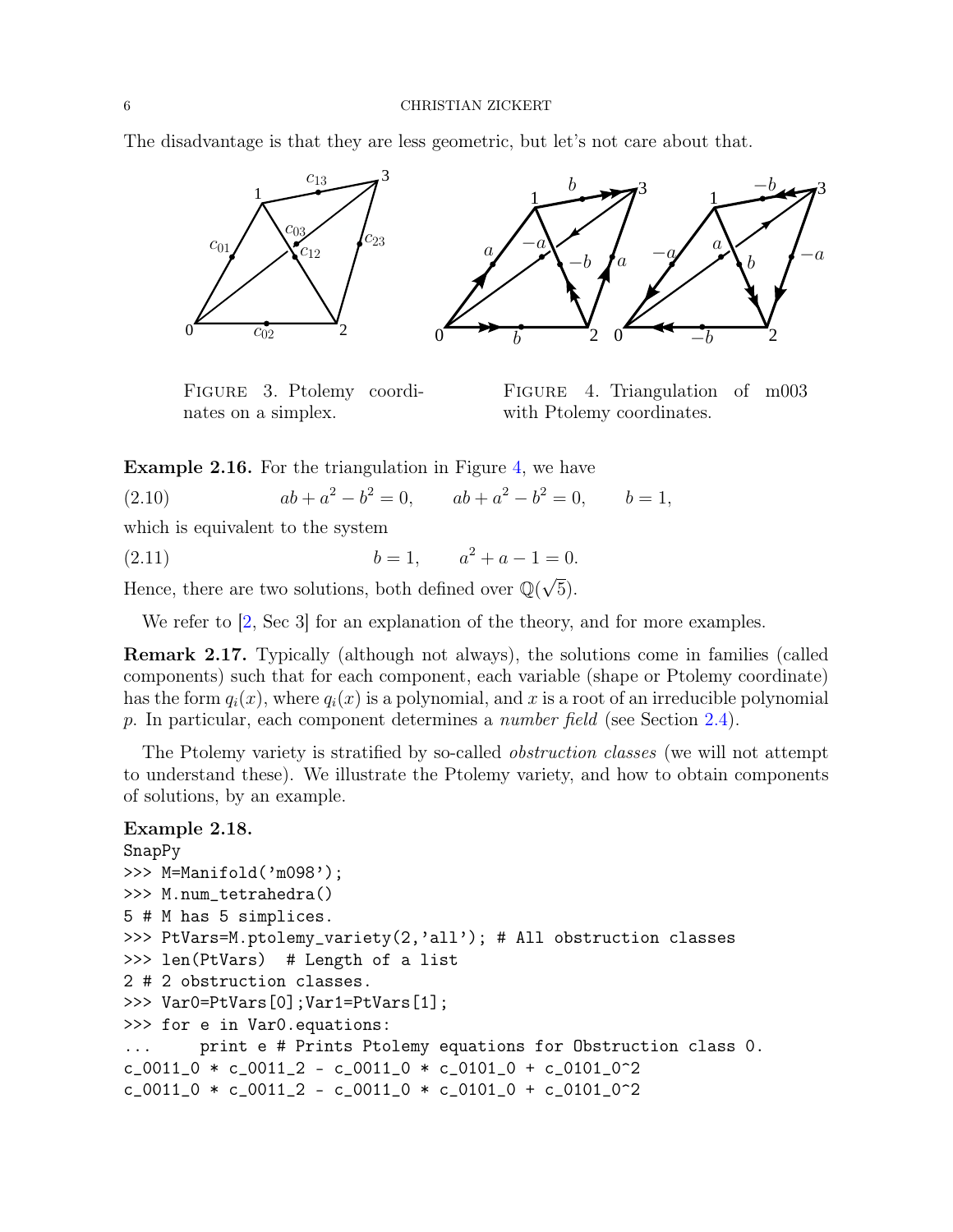```
3-MANIFOLDS, TRIANGULATIONS, AND VOLUME COMPUTATIONS PROJECT DESCRIPTION 7
c_0011_0 * c_0101_3 + c_0011_2^2 - c_0101_0^2c_0011_2^2 + c_0101_0 * c_0101_4 - c_0101_3^2-c_0011_2 * c_0101_3 - c_0101_3<sup>2</sup> + c_0101_4<sup>2</sup>
- 1 + c_0011_0>>> for e in Var1.equations:
... print e # Prints Ptolemy equations for Obstruction class 1.
c_0011_0 * c_0011_2 + c_0011_0 * c_0101_0 - c_0101_0^2
c_0011_0 * c_0011_2 + c_0011_0 * c_0101_0 - c_0101_0^2c_0011_0 * c_0101_3 + c_0011_2^2 - c_0101_0^2c_0011_2^2 + c_0101_0 * c_0101_4 - c_0101_3^2-c_0011_2 * c_0101_3 - c_0101_3^2 + c_0101_4^2- 1 + c_0011_0If you have Sage installed, you can compute the solutions.
>>> Sols0=Var0.compute_solutions()
>>> len(Sols0)
2 # 2 components of solutions
>>> Sols0_0=Sols0[0];Sols0_1=Sols0[1];
>>> Sols0_0
{c_{0011}}_0: 1, # value of the coordinate c_{0011} o is 1
 'c_0011_1': -1,\text{'c_0011\_2': -1},'c_0011_3': 1,'c_0011_4': -1,
 'c_0101_0': Mod(x, x^2 - x - 1),'c_0101_1': Mod(-x, x^2 - x - 1),'c_0101_2 : Mod(-x, x^2 - x - 1),
 'c_0101_3': Mod(x, x<sup>2</sup> - x - 1),
 'c_0101_4': 1,
 'c_0110_0': Mod(-x, x^2 - x - 1),
```
. # We shall not display them all

Note that each variable is a polynomial (here either 1, -1, x or  $-x$ ) in x, where x is any zero of the irreducible polynomial  $p(x) = x^2 - x - 1$ . Since  $deg(p) = 2$ , this component has two solutions. One can compute the polynomials  $p$  as follows:

```
>>> Sols0_0.number_field()
x^2 - x - 1 # 2 solutions
>>> Sols0_1.number_field()
x^6 - x^5 - 29*x^4 - 50*x^3 - 11*x^2 - 8*x - 1 # 6 solutions>>> Sols0_1['c_0011_2']
Mod(63/2477*x^5 - 53/2477*x^4 - 2032/2477*x^3 - 3158/2477*x^2 +
3917/2477*x + 1140/2477, x^6 - x^5 - 29*x^4 - 50*x^3- 11*x^2 - 8*x - 1) # The value of c_0011_2 in terms of a root of p.
```
You can also load the solutions from a precomputed database.

```
>>> Sols1=Var1.retrieve_solutions()
```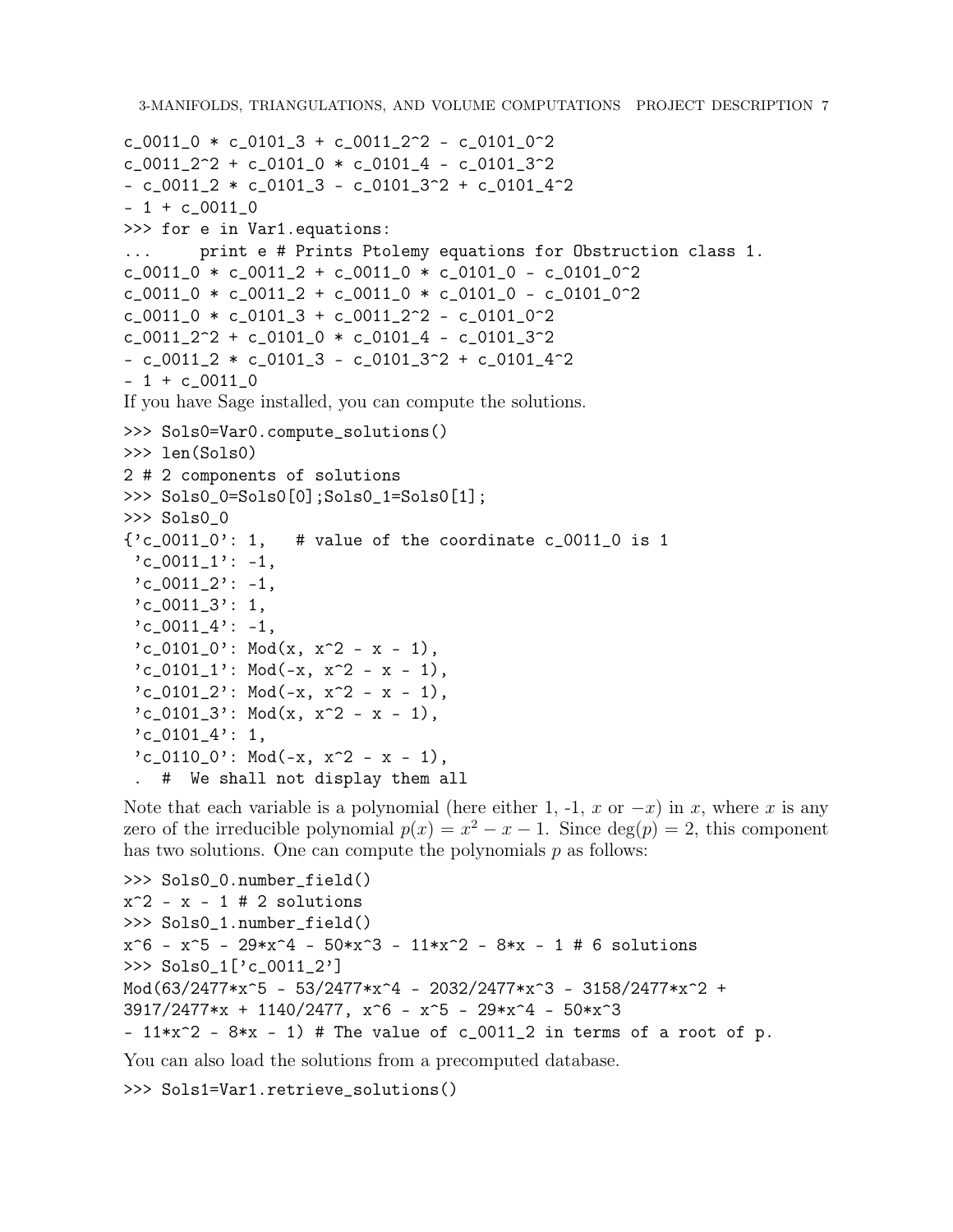```
>>> len(Sols1)
1 # 1 component in obstruction class 1
>>> Sols1_0=Sols1[0]
>>> Sols1_0.number_field()
... x^8 - 3*x<sup>-</sup>7 + 4*x<sup>-</sup>6 + 5*x<sup>-</sup>5 - 16*x<sup>-</sup>4 - 4*x<sup>-</sup>3 + 10*x<sup>-</sup>2 + 6*x + 1
As mentioned earlier, each solution gives rise to a solution to the gluing equations. One
can thus compute both shapes (cross-ratios) and volumes.
>>> Sols0_0.cross_ratios()
{'z_0000_0}': Mod(x - 1, x<sup>2</sup> - x - 1), # value of shape 0 in terms of p.
 'z_0000_1': Mod(x - 1, x<sup>2</sup> - x - 1), # value of shape 1 in terms of p.
 'z_00000_2': Mod(x, x<sup>2</sup> - x - 1),
 'z_00000_3': Mod(x, x<sup>2</sup> - x - 1),
 'z_0000_4': Mod(-x + 2, x<sup>2</sup> - x - 1),
. # some more stuff that we shall not need.
      . }
>>> Sols1_0.volume_numerical()
[-2.30697456855596 E-15,
 2.07693795813790 E-16,
 2.19377776286726 E-15,
 2.67324665421574 E-14,
 1.92953212086467,
 -1.92953212086467,
 -3.50891718707666,
 3.50891718707666]
```
Often, one is primarily interested in the polynomial defining each component, and the set of volumes.

<span id="page-7-0"></span>Example 2.19. This example summarizes the previous one.

```
SnapPy
>>> M=Manifold('m098');
>>> AllSols=M.ptolemy_variety(2,'all').retrieve_solutions();
>>> AllSols.number_field() # Gives a nested list
[[x^2 - x - 1, x^6 - x^5 - 29*x^4 - 50*x^3 - 11*x^2 - 8*x - 1],
 [x^8 - 3*x^7 + 4*x^6 + 5*x^5 - 16*x^4 - 4*x^3 + 10*x^2 + 6*x + 1]]>>> AllVols=AllSols.volume_numerical(drop_negative_vols=True)
[[[5.81775636930214 E-15, 1.88266550875941 E-14],
 [-5.81964550493112 E-15,
 -1.54512291991702 E-15,
 7.59661101682800 E-15,
 4.79701633678885 E-15,
 2.99994042065713]],
 [[-2.30697456855596 E-15,
   2.07693795813790 E-16,
   2.19377776286726 E-15,
```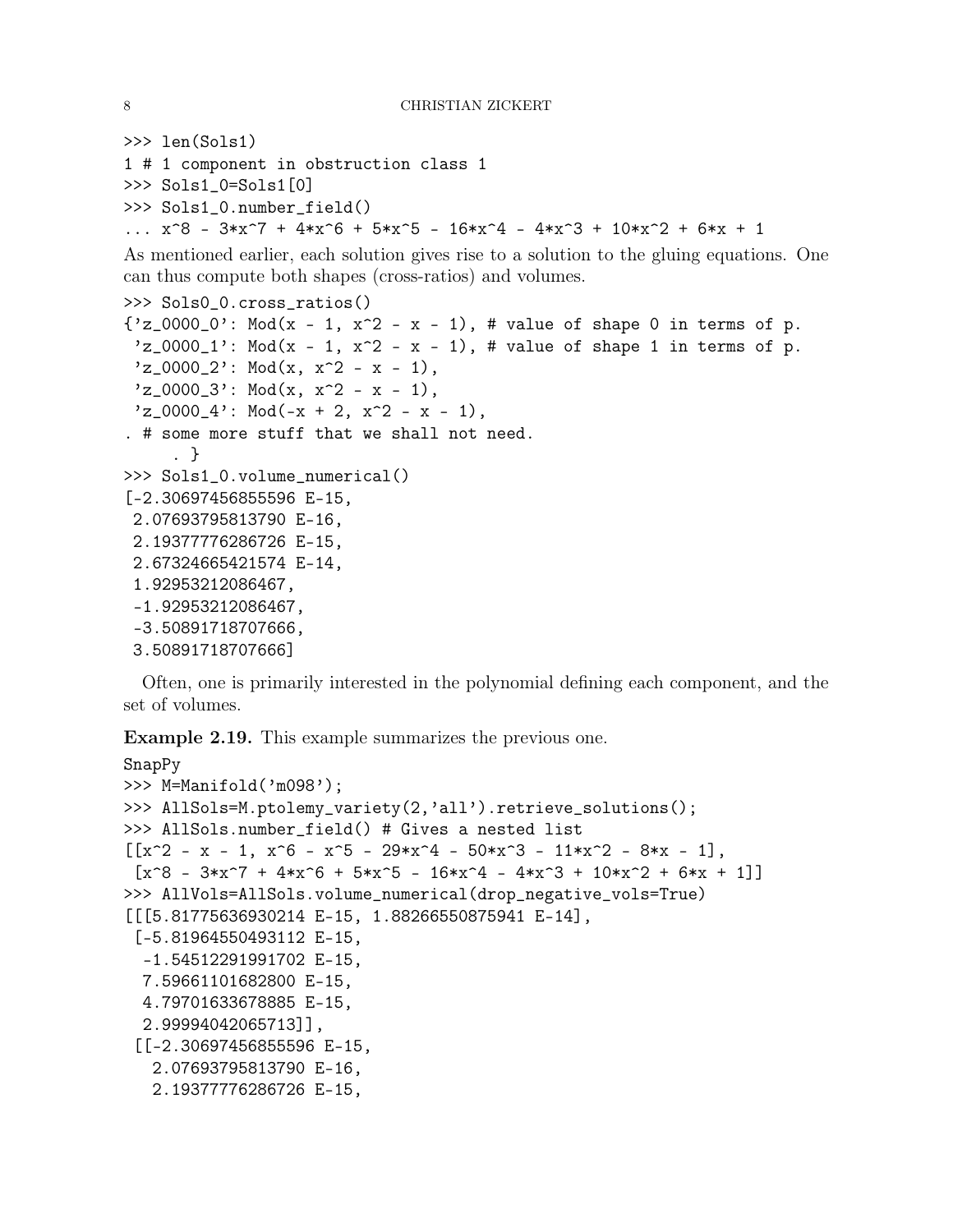```
2.67324665421574 E-14,
   1.92953212086467,
   3.50891718707666]]]
>>> AllVols.flatten(depth=2); # gives a single list
```
**Remark 2.20.** Real zeros of p give volume 0, and complex conjugate pairs of zeros give volumes differing by a sign.

2.3.1. Representations in PGL $(n, \mathbb{C})$ . One also has Ptolemy coordinates for representations in  $PGL(n, \mathbb{C})$  for  $n > 2$ . Note that this can be very slow.

# Example 2.21.

```
SnapPy
>>> M=Manifold('m015');
>>> AllSols=M.ptolemy_variety(3,'all').retrieve_solutions().flatten(depth=2);
>>> len(AllSols)
5 # 5 components of solutions.
>>> AllSols.number_field()
[x^3 + 3*x^2 + 2*x - 1,x^4 + x^3 + x^2 - 24*x + 16,
x^6 - 1/4*x<sup>-</sup>5 + 1/8*x<sup>-</sup>4 - 17/64*x<sup>-</sup>3 + 9/64*x<sup>-</sup>2 - 1/32*x + 1/64,
x^4 + 4*x^3 + 5*x^2 + 2*x + 1x^6 + 3*x^5 + 10*x^4 - 5*x^3 - 2*x^2 - x + 1>>> AllSols.volume_numerical(drop_negative_vols=True);
[[3.58997794036132 E-38, 11.3124883533231],
 [0.E-37, 0.E-37, -1.11671963328117 E-37, 1.11671963328117 E-37],
 [6.33266664249925,
  5.87747175411144 E-39,
  -5.87747175411144 E-39,
  6.33266664249925],
 [-2.35098870164458 E-38,
 2.35098870164458 E-38,
 4.40810381558358 E-38,
  -4.40810381558358 E-38],
 [3.17729327860032,
  -7.61132592157431 E-37,
 7.61132592157431 E-37,
  3.17729327860032]]
```
# <span id="page-8-0"></span>2.4. Number fields and Neumann's conjecture. This section contains the heart of the project.

**Definition 2.22.** A number field is a finite field extension of  $\mathbb{Q}$ . A concrete number field is a number field, which is a subfield of C.

Every number field F is isomorphic to  $\mathbb{Q}[x]/\langle p \rangle$ , where p is an irreducible polynomial, and every root  $\alpha$  of p determines an embedding of F in  $\mathbb C$  with image equal to the concrete number field  $\mathbb{Q}(\alpha)$ .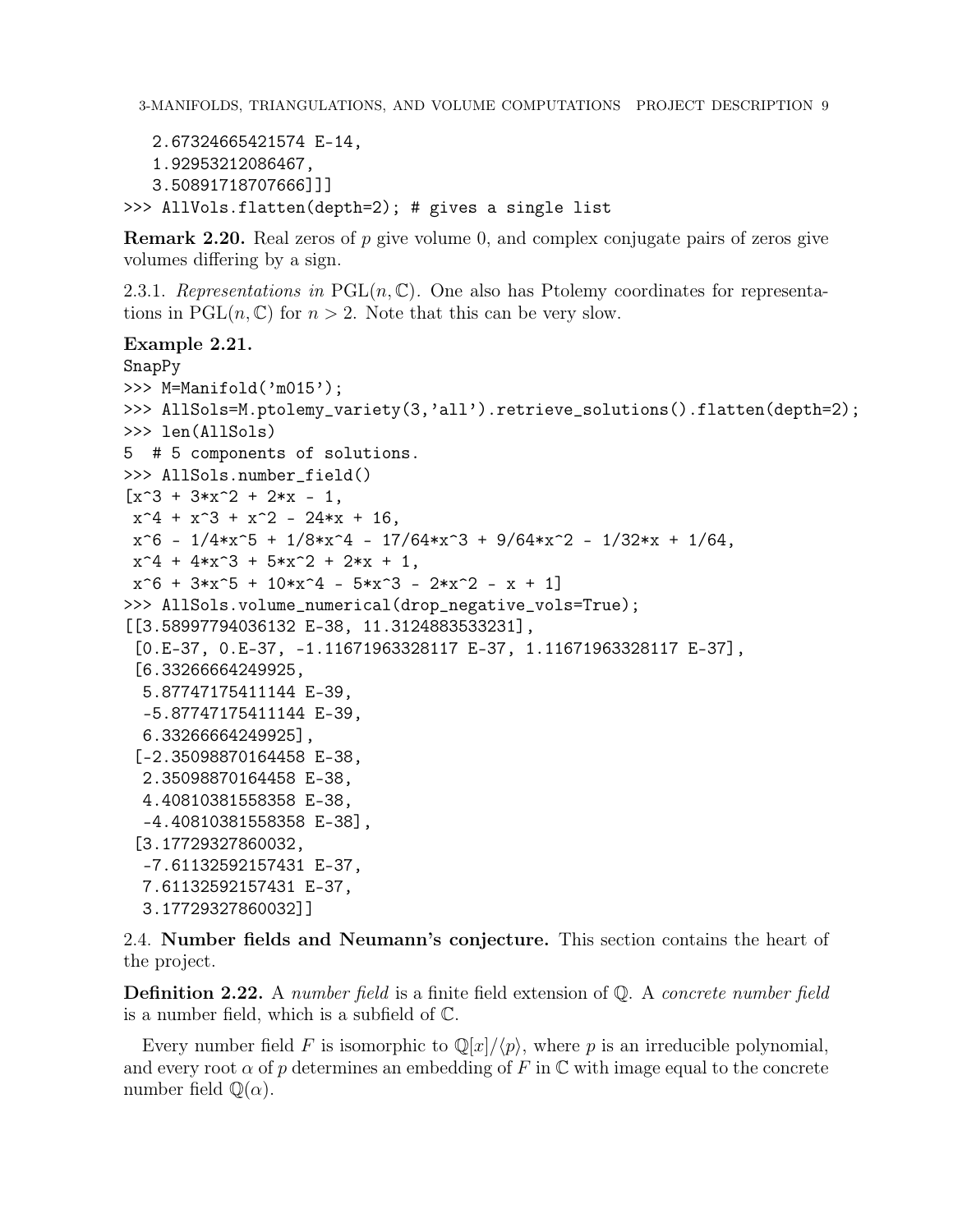<span id="page-9-0"></span>**Remark 2.23.** A number field is not uniquely determined by p. For example,  $x^2 - 5$ and  $x^2 + x - 1$  both determine the number field  $\mathbb{Q}(\sqrt{5})$ . Given an arbitrary irreducible polynomial, PariGP can compute a "simpler" polynomial defining the same number field. Pari/GP

>>> polredabs(x^4+4\*x^3-2\*x^2+x+1)

 $x^4 - x^3 - 2*x + 1$  # the two polynomials define the same number field.

The simplified polynomial is "canonical" in the sense that  $p$  and  $q$  define isomorphic number fields if and only if the reduced polynomials are the same. It is not truely canonical, though. There are other simplification algorithms giving different polynomials, which are also "canonical" in the above sense.

**Theorem 2.24.** If  $z_1, \ldots, z_n$  is the geometric solutions to the gluing equation, the field  $\mathbb{Q}(z_1, \ldots, z_n)$  is a number field.

As the examples, [2.19](#page-7-0) and [2.21](#page-0-0) show, this is typically true for other solutions as well, but not always.

# Example 2.25.

SnapPy

```
>>> Manifold('m135').ptolemy_variety(2,4).retrieve_solutions()
[NonZeroDimensionalComponent(dimension = 1)]
```
# Obstruction class 4 has a component not defined over a number field.

Definition 2.26. The *concrete* number field corresponding to the geometric solution is called the shape field.

Example 2.27. SnapPy >>> M=Manifold('9\_5'); >>> M.save('TriangulationFiles/%s.trig' % M.name()); # saves files as 9\_5.trig Snap >>> read file TriangulationFiles/9\_5.trig >>> compute shape Shape field: x^11-x^10+6\*x^9-5\*x^8+12\*x^7-8\*x^6+8\*x^5-3\*x^4+x^3+x^2+2\*x-1  $[1,5]$  -2835434699687 R(-5) = 0.239882509-1.50375813\*I # Root of geometric solution = 0.239882509-1.50375813\*I.

Remark 2.28. Unlike the Ptolemy module, Snap computes numerically, and approximates with an exact solution. If the shape field has high degree, one needs to set the degree and the precision. We shall only care about low degree fields. Snap internally uses the polredabs command (see Remark [2.23,](#page-9-0) so if two polynomials are the same, the number fields are isomorphic (although, they may differ as concrete number fields, c.f. Exercise [2.33\)](#page-10-1).

Remark 2.29. Unfortunately, many functionalities of Snap are not yet part of SnapPy, and Snap does not come with a Python interface. To do scripting you thus need to open Snap as its own process, and write your own regular expressions to parse the output. I trust that you can figure this out on your own. Alternatively, one can use Sage, but this is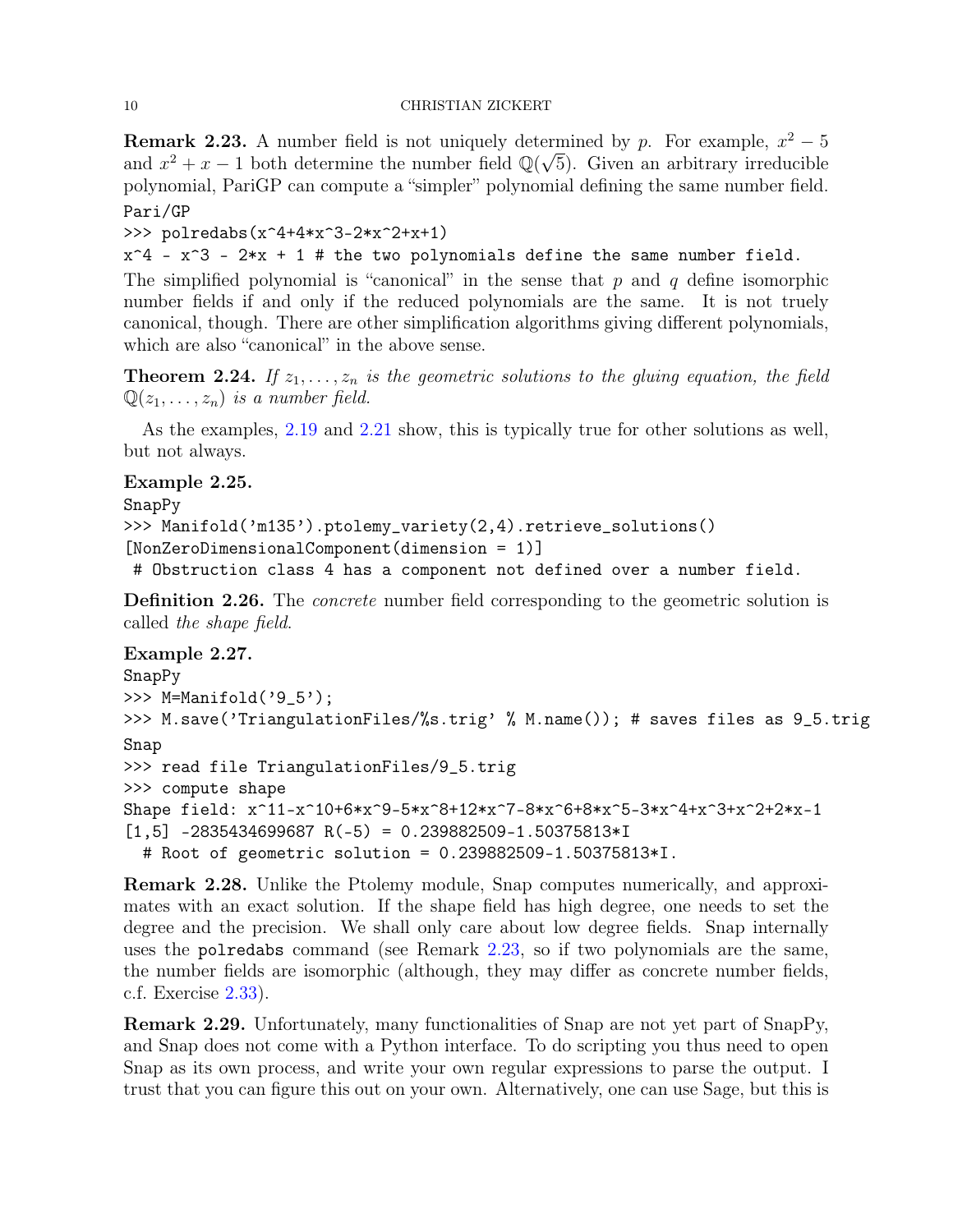3-MANIFOLDS, TRIANGULATIONS, AND VOLUME COMPUTATIONS PROJECT DESCRIPTION11

much slower and not recommended (see [http://www.math.uic.edu/t3m/SnapPy/snap.](http://www.math.uic.edu/t3m/SnapPy/snap.html) [html](http://www.math.uic.edu/t3m/SnapPy/snap.html)). Note that Sage uses a different simplification algorithm, so the polynomial given will not in general agree with the one coming from Snap.

**Conjecture 2.30** (Neumann). Every concrete number field which is not a subfield of  $\mathbb{R}$ is the shape field of a hyperbolic manifold.

Exercise 2.31. Compute the shape fields of all census manifolds.

Exercise 2.32. Show that the only manifolds in OrientableCuspedCensus with shape field  $\mathbb{Q}(\sqrt{-2})$  are

v2787, v2788, v2789.

In contrast, there are many manifolds with shape field  $\mathbb{Q}(\sqrt{-1})$  and  $\mathbb{Q}(\sqrt{-1})$  $\overline{-3}$ ).

<span id="page-10-1"></span>Exercise 2.33. Find an example of 2 census manifolds, where the shape fields are equal as abstract number fields, but distinct as concrete number fields (i.e. examples where the polynomials are the same, but the roots determining the geometric solution are different).

<span id="page-10-0"></span>**Exercise 2.34.** Make a list of number fields (sorted by degree of  $p$ ) that arise as shape fields of census manifolds (ignore fields of degree larger than 8). The list should contain the set of all manifolds with a given field, and should distinguish between distinct concrete number fields. How many fields are there of degree 2, 3, 4, etc.?

Conjecture 2.35 (Neumann's conjecture). The volume of a representation is an integral linear combination of volumes of hyperbolic manifolds. More generally, the volume of a representation defined over a number field  $F$  is an integral linear combination of volumes of hyperbolic manifolds with shape field contained in F.

Remark 2.36. This wild conjecture was formulated only recently, so there is currently not much literature about it (see [\[5\]](#page-15-5) and [\[3\]](#page-15-4)).

```
Example 2.37. SnapPy
>>> M=Manifold('10_155')
>>> M.ptolemy_variety(2,'all').retrieve_solutions().number_field()
[[x^4 - 5*x^3 + 3*x^2 - 3*x + 5],[x^4 + 3*x^3 + 2*x^2 - 3*x + 1,x^4 + x^3 + 2*x^2 - x + 1,
 x^4 + x^3 - 3*x^2 - 6*x - 4x^4 + x^3 - x^2 - x + 1]
>>> Sols=M.ptolemy_variety(2,'all').retrieve_solutions();
>>> Vols=Sols.volume_numerical(drop_negative_vols=True)
[[[1.32099016885775 E-15, -1.23348777488109 E-14, 2.52741847731609]],
 [[4.05976642563861, 4.05976642563862],
  [4.88975905279037 E-38,
   -4.88975905279037 E-38,
   -1.00437481596434 E-37,
   1.00437481596434 E-37],
  [-4.05078705499027 E-15,
```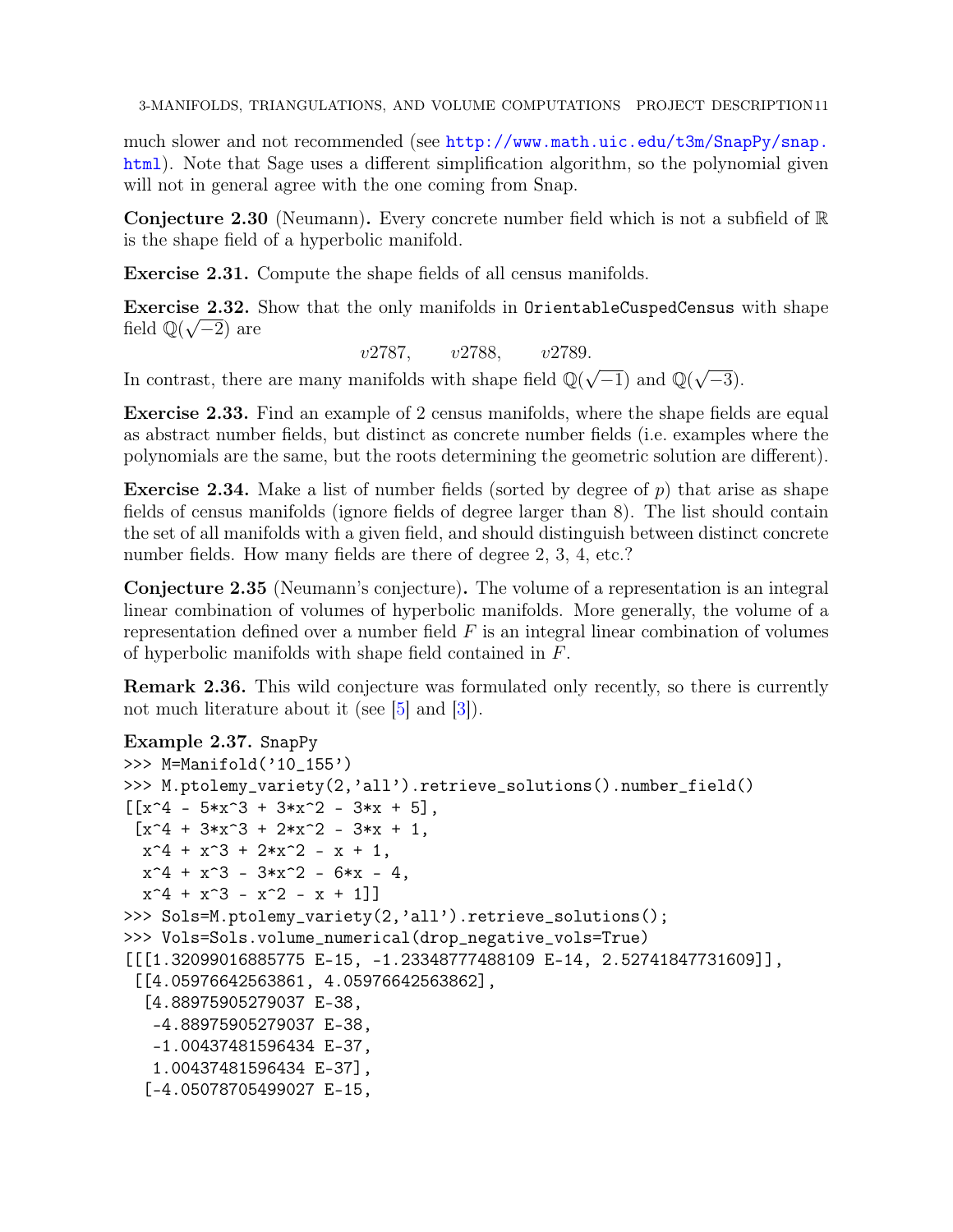```
-4.05078705499027 E-15,
-2.77371389268652 E-38,
  1.65452736260517 E-38],
[1.13100876173487, 9.25054161301209]]]
```
The 4 non-zero volumes thus come from representations defined over the fields given by

 $x^4 - 5x^3 + 3x^2 - 3x + 5$ ,  $x^4 + 3x^3 + 2x^2 - 3x + 1$ ,  $x^4 + x^3 - x^2 - x + 1$ .

To compare the number fields with the shape fields returned by Snap, we need to simplify: Pari/GP

```
>>> polredabs(x^4 - 5*x^3 + 3*x^2 - 3*x + 5)
x^4 - x^3 + x^2 + x - 1>>> polredabs(x^4 + 3*x^3 + 2*x^2 - 3*x + 1)
x^4 - x^3 - x^2 - 2*x + 4>>> polredabs(x^4 + x^3 - x^2 - x + 1)
x^4 - x^3 - x^2 + x + 1
```
Using the tools explained above, one can check (do this!) that the manifolds m155 and v1181 have shape fields defined by  $p_1(x) = x^4 - x^3 + x^2 + x - 1$ , and that we have

$$
Vol(m155) = 3.79112771597413..., \qquad Vol(v1181) = 5.05483695463218...
$$

It is now easy to check that

$$
2.52741847731609 \approx 2 \text{Vol}(v1181) - 2 \text{Vol}(m155)
$$

in agreement with Neumann's conjecture.

There are no manifolds in OrientableCuspedCensus with shape field defined by

$$
p_2(x) = x^4 - x^3 - x^2 - 2x + 4.
$$

However, the number field determined by  $p_2(x)$  has 3 proper subfields:

$$
{\tt Pari}/{\tt GP}
$$

>>> nf=nfinit(x^4 - x^3 - x^2 - 2\*x + 4) \\ initializes number field for p\_2 >>> nfsubfields(nf)

$$
[[x - 1, 1], [x^2 - x + 1, -1/2*x^3 - 1/2*x^2 + 1/2*x + 2],[x^2 - x + 2, x^3 - 2], [x^2 - x - 5, -1/2*x^3 + 1/2*x^2 + 3/2*x + 1],[x^4 - x^3 - x^2 - 2*x + 4, x]]
$$

# 3 proper subfields (the first and last are Q and the field itself). From this it follows that the number field equals  $\mathbb{Q}(\sqrt{-3}, \sqrt{-7})$ . Using Example [2.12](#page-3-2) we observe that

 $4.05976642563861 \approx 2 \text{ Vol}(m004).$ 

Next, one checks (do this!) that e.g. 10  $155$  and v3461 have shape fields defined by

<span id="page-11-0"></span>
$$
p_3(x) = x^4 - x^3 - x^2 + x + 1,
$$

and that we have

$$
(2.12) \t1.13100876173487 = 3 Vol(10155) - 4 Vol(v3461).
$$

Finally, the last volume is just the volume of 10  $\,$  155 itself.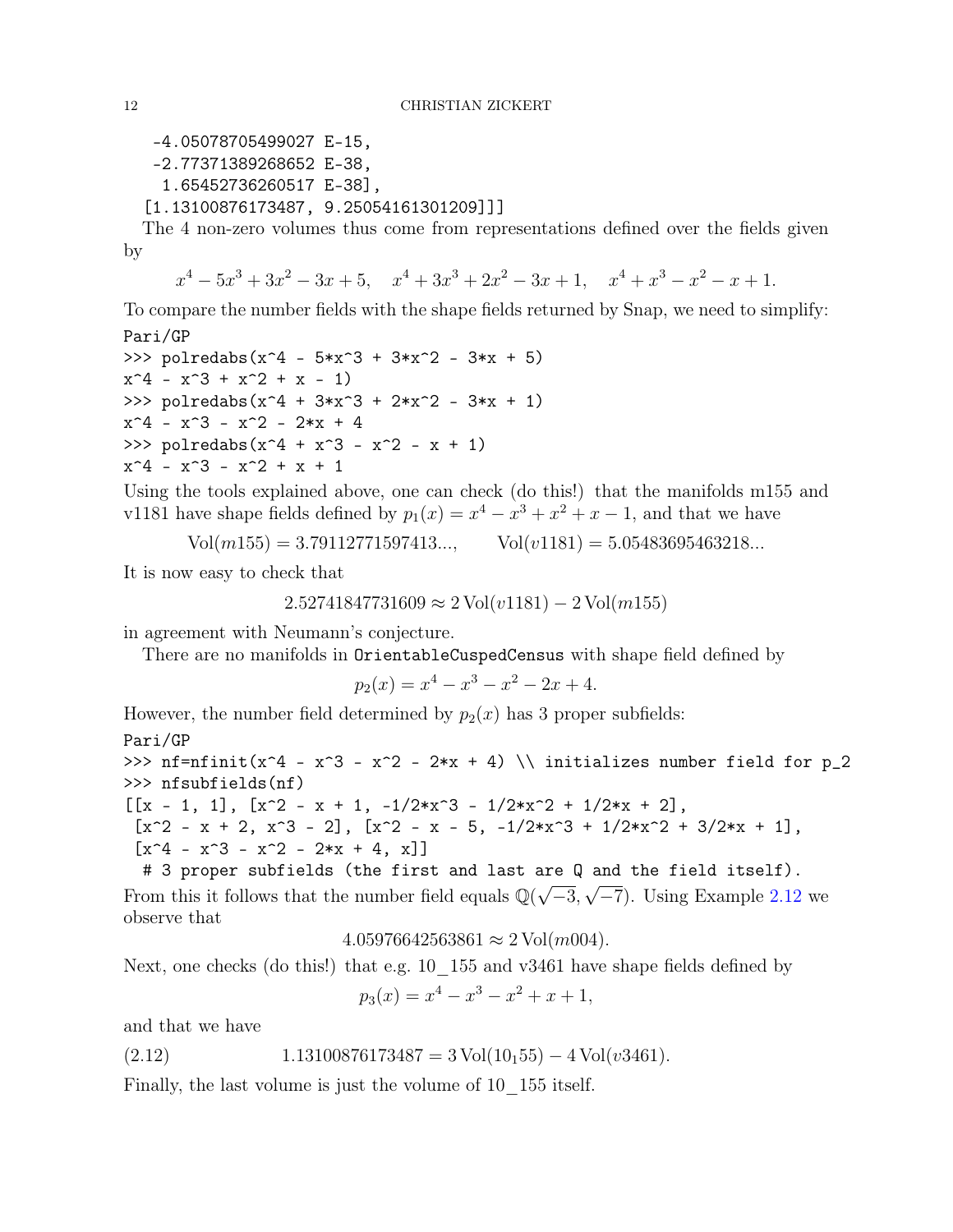3-MANIFOLDS, TRIANGULATIONS, AND VOLUME COMPUTATIONS PROJECT DESCRIPTION13

2.5. Looking systematically for examples. One of the major goals of the project is to write new software tools that systematically searches for examples of Neumann's conjecture as in Example [2.37.](#page-0-0) The main obstacles in doing so are:

- (1) There are a lot more hyperbolic manifolds than those in the censuses, so a volume might be realized by manifolds that are not census manifolds. Solution: Create a large new census of manifolds with shape field of small degree
	- (see Section  $2.5.1$ ).
- (2) A representation may be defined over a number field  $F$  of large degree. If so, it is unlikely that even after enlarging the search space, that we can find enough hyperbolic manifolds with shape field contained in F.

Solution: Restrict to representations with small degree (see Section [2.5.2\)](#page-13-0).

(3) The set of volumes is huge, so searching among all manifolds is completely infeasible.

**Solution:** Restrict to manifolds with shape field contained in  $F$ , and use tools available in Pari/GP (see Section [2.5.3\)](#page-13-1).

<span id="page-12-0"></span>2.5.1. Dehn surgery. One can obtain new manifolds from the census manifolds by a process called Dehn surgery. We shall not attempt to understand this process. Just think of it as a way of creating new manifolds from old ones. Each census manifold has a number of cusps and we refer to the process as "filling the cusps".

```
Example 2.38. SnapPy
```

```
>>> M=Manifold('m084');N=Manifold('m292');
>>> [M.num_cusps(),N.num_cusps()]
[1,2] # M has 1 cusps, N has 2 cusps
>>> M
m084(0,0)
>>> N
m292(0,0)(0,0)
```
The number of cusps is the number of parantheses with zeros. For each cusp, the zeros can be replaced by a pair  $(p, q)$  of relatively prime integers.

```
>>> N.dehn_fill([(1,4),(2,3)])
>>> N
m292(1,4)(2,3)
>>> N.volume()
3.1472791248
\gg N.dehnfill([(1,2), (0,0)]) # leaves second cusp unfilled.
```
Each Dehn filling gives rise to a new manifold. If all cusps have been filled we say that the manifold is closed. The SnapPy census OrientableClosedCensus is a list of closed manifolds with small volumes obtained by fillings. We want instead a census of manifolds with small shape fields.

Exercise 2.39. Consider the manifold m015. Create triangulation files for all possible Dehn surgeries with coefficients  $(p, q)$  relatively prime with  $-16 \le p \le 16$ ,  $1 \le q \le 16$ . How many of these have shape field of degree  $\leq 8$ .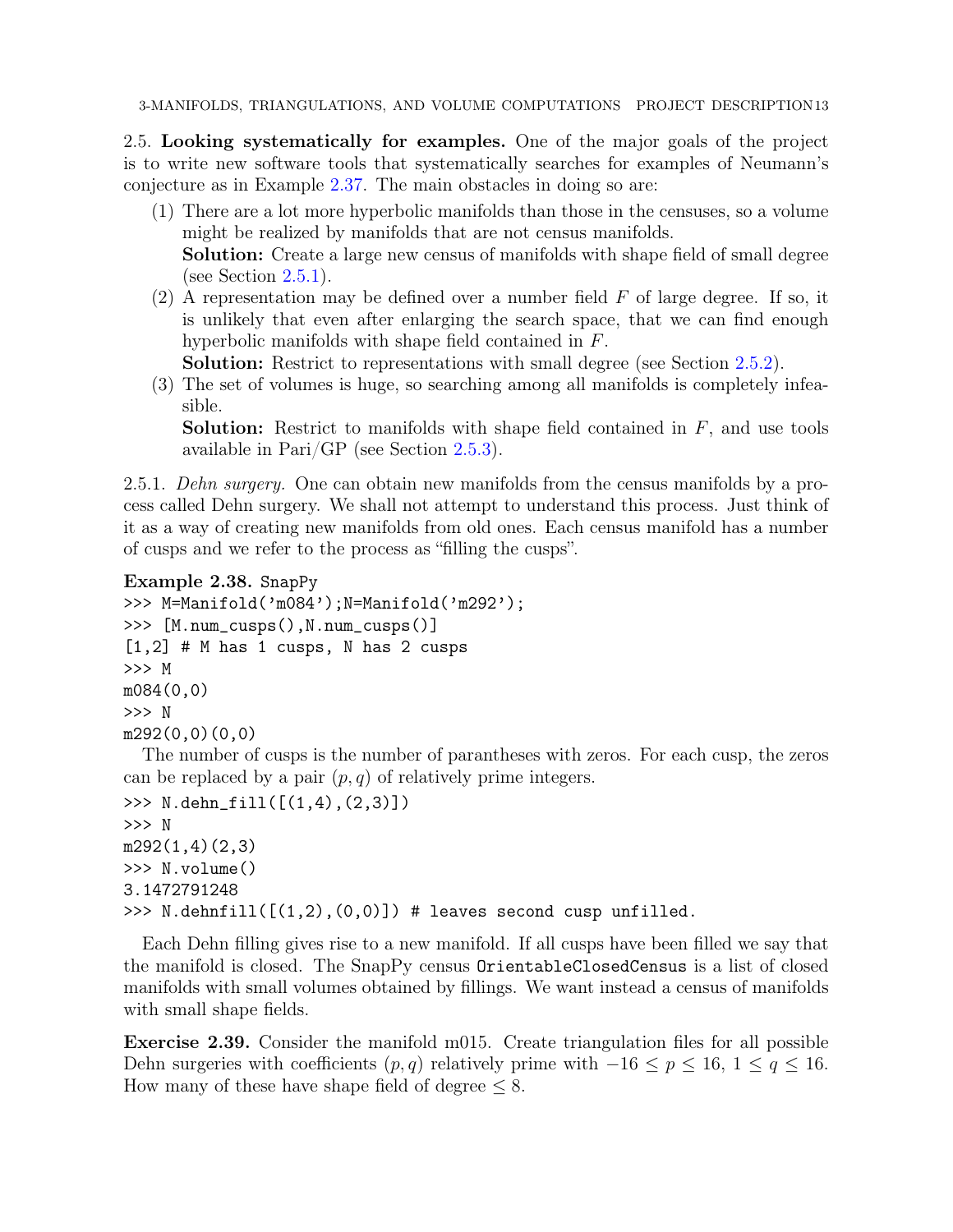## 14 CHRISTIAN ZICKERT

**Exercise 2.40.** Create a large census of manifolds with shape fields of degree  $\leq 8$  obtained by Dehn surgeries on census manifolds. In practice one rarely gets low degree shape fields if the Dehn surgery coefficients are larger than, say 16. This will require a lot of CPU time, so we will have computers working on this 24/7.

<span id="page-13-0"></span>2.5.2. Representations with low degree number fields. The second obstacle is easy to overcome. We just restrict to the representations that are defined over number fields of degree  $< 12.$ 

Exercise 2.41. Create a list of all representations of census manifolds defined over number fields of degree  $\leq 12$  (using the retrieve solutions command). Do this also for representations in  $PGL(3,\mathbb{C})$  (see Example [2.21\)](#page-0-0).

<span id="page-13-1"></span>2.5.3. Searching for dependence relations. Pari/GP has built in methods for searching for dependence relations.

# Example 2.42. Pari/GP

```
>>> x0=1;x1=sqrt(2);x2=sqrt(3);x3=sqrt(6);
>>> x=0.60039830998148144005591988409615526336;
>>> lindep([x0,x1,x2,x3,x])
[-1, 1, -2, 1, 1] * * -x0+x1-2*x2+x3+x=0>>> x=Pi;
>>> lindep([x0,x1,x2,x3,x])
[78989, -355797, 589666, -1195843, 742317]# Gives an approximation of Pi as a rational
    linear combination of x0,x1,x2, and x3.
```
If the coefficients are large, like in the second case, the approximation is unlikely to be exact.

<span id="page-13-2"></span>Example 2.43. Let's find the linear combination in the last part of Example [2.37:](#page-0-0) SnapPy

```
>>> M=Manifold('10_155');
>>> pari.set_real_precision(100); # sets the precision to 100 digits
>>> sols1=M.ptolemy_variety(2,1).retrieve_solutions();
>>> sols1[3].volume_numerical()[0]
1.131008761734869776519177451057897808145902298939429154355
638058519040237736040105181777189590804222
>>> sols1[3].volume_numerical()[3]
9.250541613012098776688797885254060095679416759181827490495
550912731820047801992282273540023416857780
>>> ManifoldHP(v3461).volume() # HP stands for high precision.
6.655154019325356638386804051176070619723086994651513329282753670
Pari/GP
>>> lindep([1.131008761734869776519177451057897808145902298939429154355
... 638058519040237736040105181777189590804222,9.25054161301209
```
87766887978852540600956794167591818274904955509127318200478 01992282273540023416857780,6.655154019325356638386804051176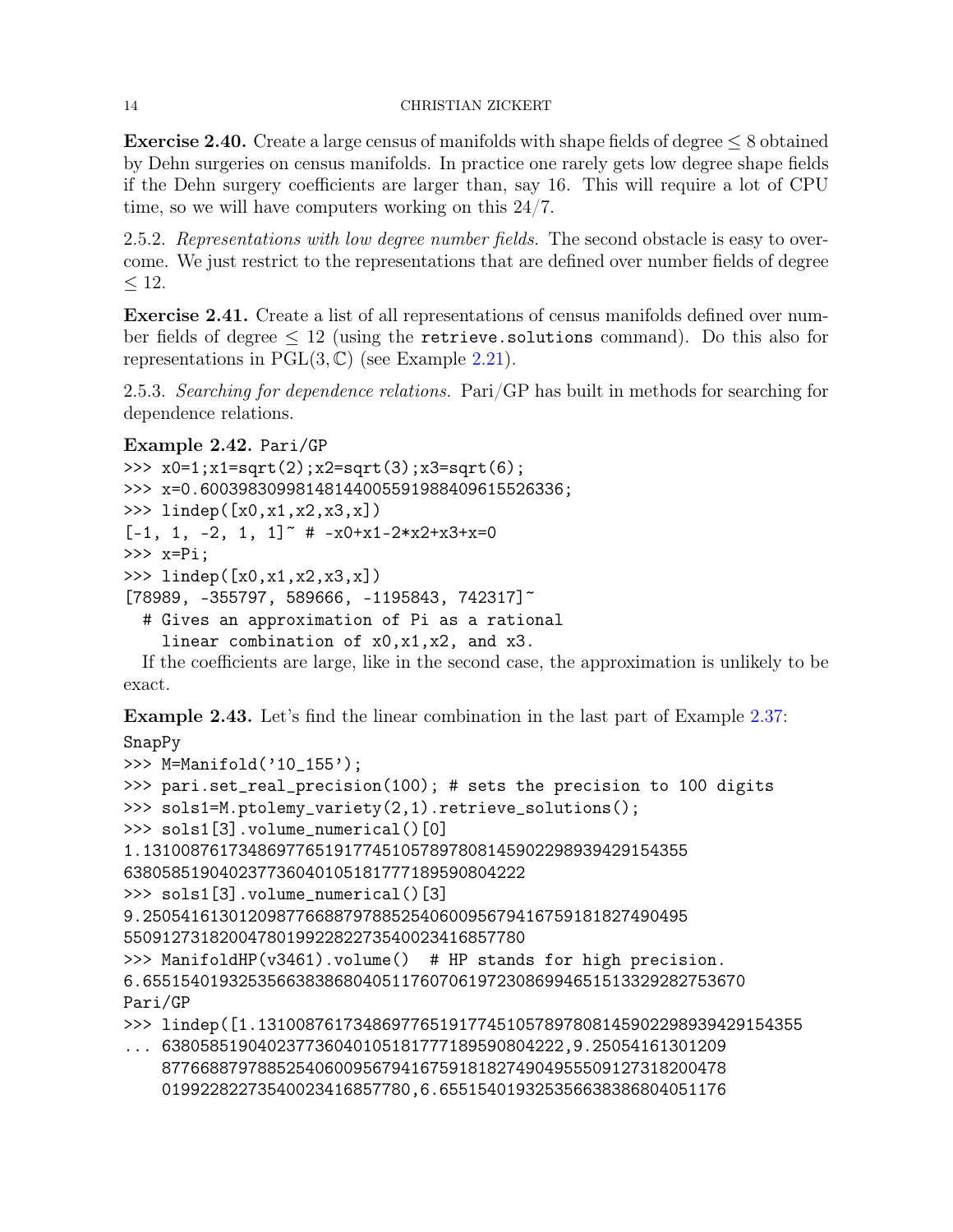# 070619723086994651513329282753670])

 $[-1, 3, -4]$ <sup>~</sup>

This is a very strong indication (but of course no proof), that [\(2.12\)](#page-11-0) holds.

2.5.4. Strategy of investigation. Our strategy for investigating Neumann's conjecture is the following:

- (1) Create a large census C of manifolds with shape fields of small degree. Compute their volume to high precision.
- (2) For each manifold M for which the Ptolemy varieties have been computed (all manifolds in OrientableCuspedCensus, almost all manifolds in LinkExteriors and a lot of manifolds in HTLinkExteriors carry out the following steps:
	- For all small degree representations, compute all volumes to high precision.
	- Simplify each polynomial, and check if the simplified polynomial  $p$  appears the census C. If it does, run lindep on the set of manifolds with shape field given by  $p$  (many manifolds will have the same volume; ignore duplicates).
	- If it does not, check if  $F$  has any subfields in C. If so, run lindep on those. If not, continue with the next volume.
- (3) Create a list of all examples found this way.

<span id="page-14-0"></span>Exercise 2.44. Implement the above.

Remark 2.45. A systematic search like this has never been done before, so with a bit of luck we will discover lots of new and interesting patterns!!

# <span id="page-14-1"></span>2.6. General SnapPy tips.

2.6.1. Tab completion and help. Tab completion gives a list of available commands.

```
Example 2.46. SnapPy
>>> M=Manifold('m004');
>>> M. # type tab
M.DT_code
M.LE
M.browse
M.canonize
M.chern_simons
M.clear_cache
M.complex_volume
M.copy
M.cover
M.cover_info
. # We shall not display all
  To get an explanation for the various commands available, type ?
>>> M.dehn_fill? # Gives explanation.
>>> PtVars=M.ptolemy_variety(2,'all');
>>> Var0=PtVars[0]
>>> Var0? # Gives explanation.
```